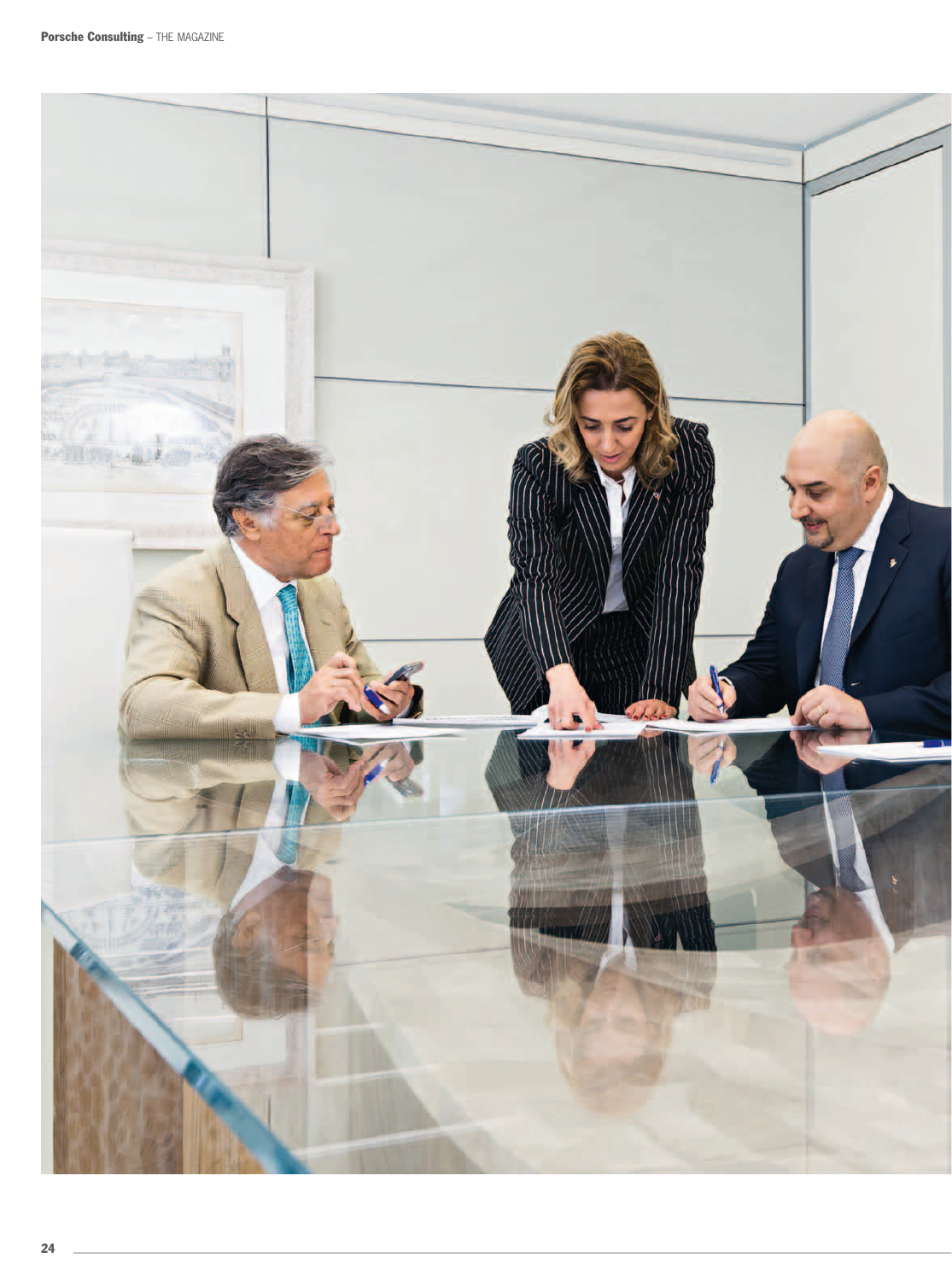## **NEW** horizons for Packaging Valley

This northern Italian family is all about packaging. The father launched a breakthrough with the "Robopac" back in 1984. And now, for the past ten years, the daughter and son have been taking the world by storm.

**B PETER WEIDENHAMMER 60 FRANCO CALEGARI**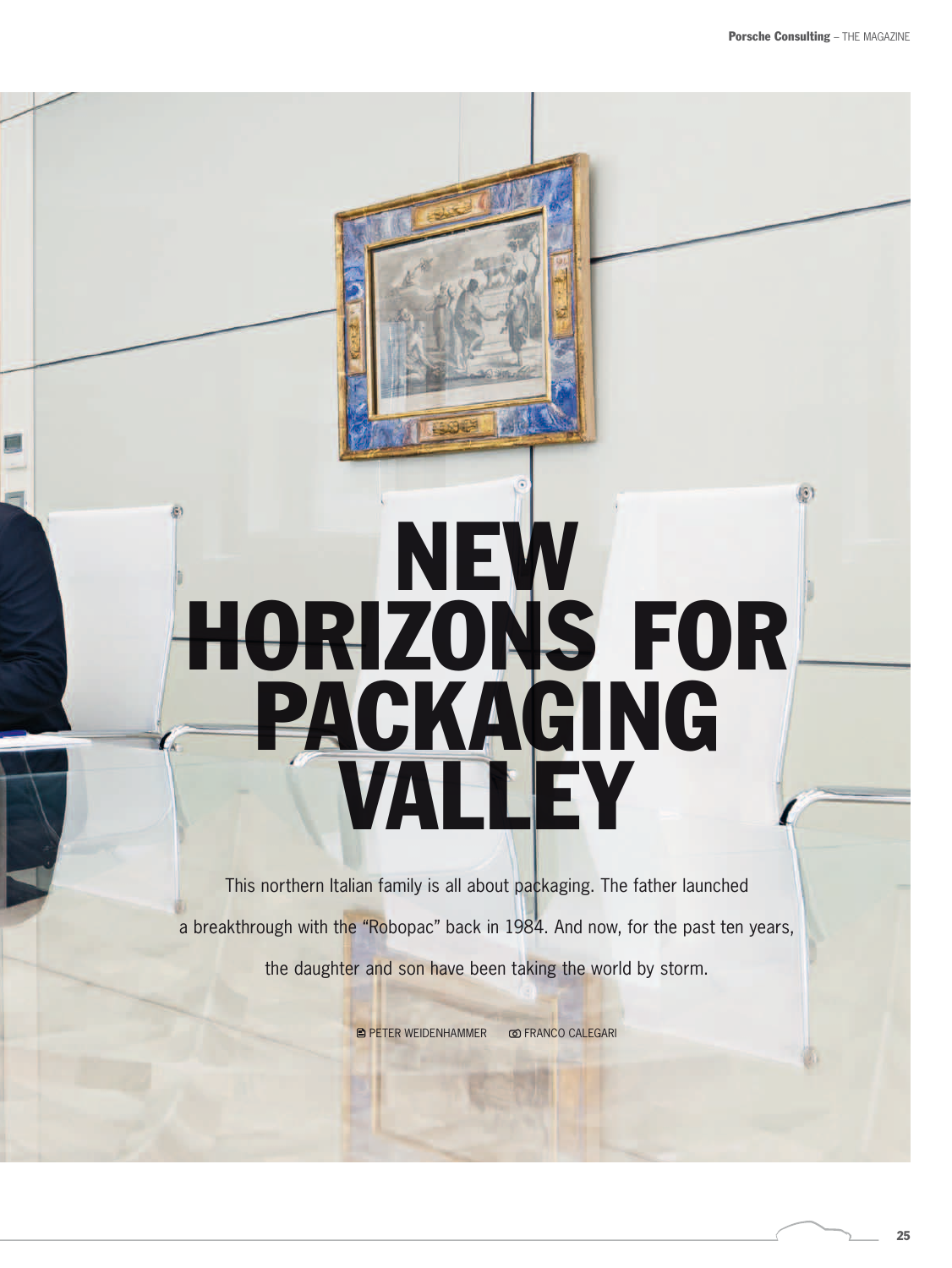## "In the future, our machines are no longer to be the last step in our customers' production halls, but rather the first and most important step in their logistics."

Enrico Aureli, CEO of the Aetna Group

The engineer (41) is responsible for industry as well as sales and operations in the Aetna Group.

ortune favors the bold, as the saying goes. For the Aureli family, that means making the right decision at the right time—and thereby emerging from a crisis as a winner.

Francisco Maria<br>Francisco Maria<br>Francisco Maria In the 1980s, Alfredo Aureli—who had succeeded his father as head of the SCM Group, a leading company in the woodworking industry with 3,600 employees—wanted to reduce his entrepreneurial risk. Acting on an innovative idea, he created a new company in the packaging industry. His starting point was the development of a battery-propelled robot that could encircle pallets of any size to wrap the contents in stretch film. He invented this device in a place where innovative ideas practically hang from the trees. Industry insiders worldwide refer to the area between Bologna and Rimini simply as "Packaging Valley." More than 170 companies from the packaging industry have settled here, and post around six billion euros in sales a year. Twenty-seven percent of all the packaging machines worldwide come from Emilia-Romagna. In short, the heart of Europe's packaging industry beats in Italy. All the more so in Villa Verucchio, a picturesque small town less than an hour from the beaches of Rimini. Everyone here knows the Aurelis, ever since Alfredo's father founded the SCM company in 1932.

With the farsightedness and determination that he continues to display to this day, Alfredo Aureli patented his "Robot" worldwide and used the mobile machine to develop a fully automatic version that can be installed as the last step of a production line. It is produced by the Robopac Sistemi company founded in 1987, which along with Robopac is now part of the Aetna Group. Today, the Group also includes the Dimac (since 1989) and Prasmatic (since 2010) companies. Both companies have been producing automatic packaging systems for over 30 years, primarily for the beverage and food industries. President Aureli's daughter Valentina and son Enrico joined the Group's management board in 2000 and 2001. Since 2005 they have led the Aetna Group S.p.A. in the capacity of managing directors, guiding the company's strategic alignment.



One thing is clear: the two siblings who manage the company have inherited their father's sense of family, combined with a will to succeed and the ideas needed to do so. As Valentina describes it, "Right from the beginning, the two of us shared an uncompromising interest in promoting the good of the company." Their first priority consisted of improving both the quality and the operations, and their second focused on growth. That is why the Aetna Group brought Porsche Consulting on board in 2008. The key impetus for this move came from a talk at a Milan university by Federico Magno, who at the time was the managing director of the Porsche Consulting office in Italy. "Simply put, his presentation was completely different from anything we had heard from other consulting companies," says Enrico. "What he said was clearly derived from practical experience gained by the company that serves as an example—Porsche."

The lighthouse project for the company's initial work with Porsche Consulting had a classic focus: lean production. The various Robopac semi-automated systems were being made on an island-type assembly system with different time periods such that throughput times differed and flow-type production was impossible. Working together, the employees, managers, and consultants designed an assembly line with defined takt times and harmonized work processes. This not only raised productivity but also optimized the work stations, which meant better ergonomic conditions for the employees and thereby also an improvement in product quality. Valentina is particularly impressed by the fact that the Porsche consultants "showed us where our strengths lie, which helped us to restructure the system and motivate our employees."